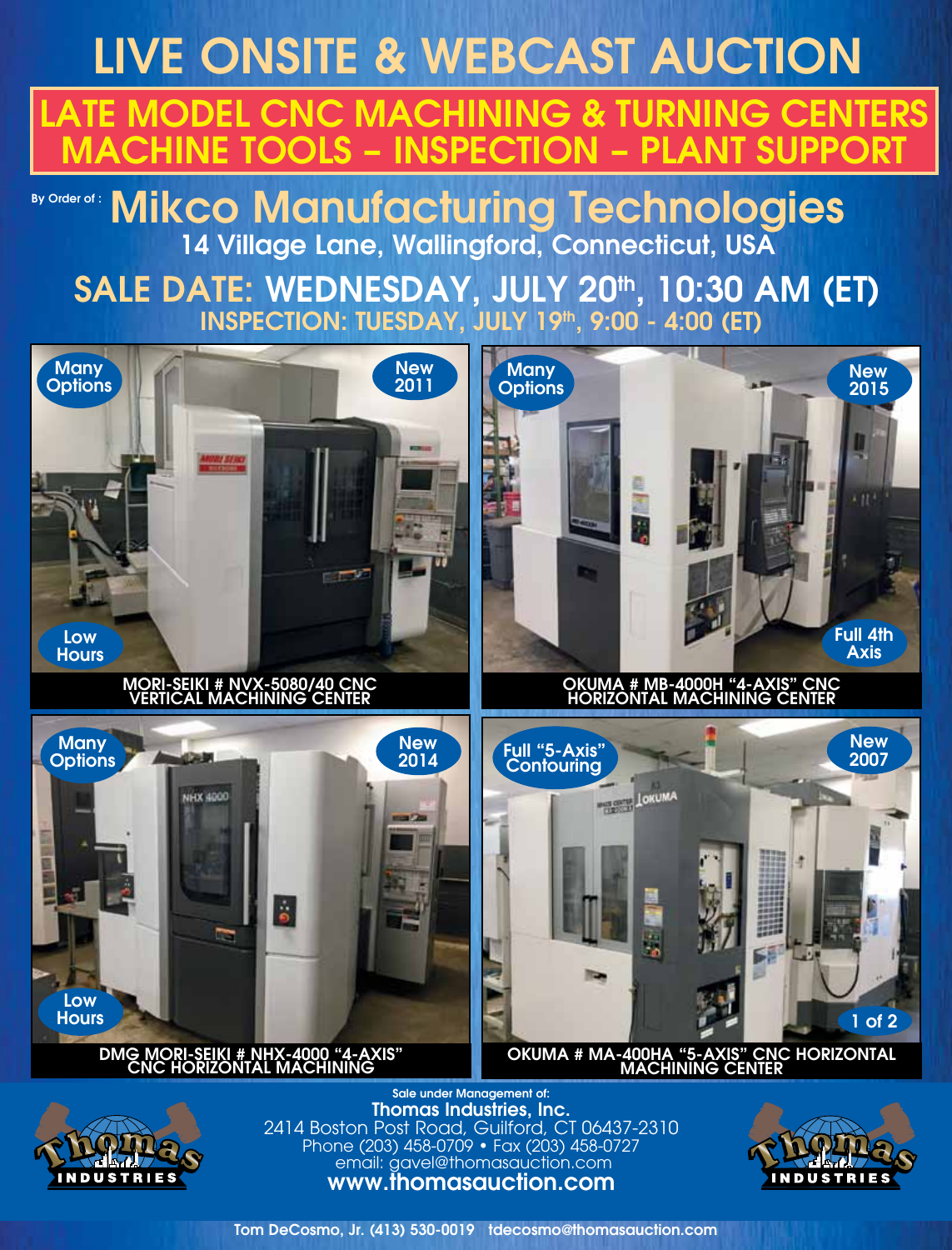## EXCELLENTLY MAINTAINED LATE MODEL EQUIPMENT





Okuma # MA-400HA "5-Axis" CNC Horizontal Machining Center w/ Tsudakoma 5th-Axis Rotary Tables

#### CNC - HORIZONTAL MACHINING CENTERS

(New 2015) Okuma "SPACE-CENTER" # MB-4000H "4-Axis" CNC Horizontal Machining Center w/ (2) 15.75" x 15.75" Pallets, Travels: 22.05"-X, 22.05"-Y, 24.61"-Z, Glass Feedback Scales, Full "B" .001 Deg. Rotary 4<sup>th</sup>-Axis, Max. Work-piece 23.62" x 35.43", CAT-# 40 "Big Plus" Spindle, 15,000 RPM, 35/25 HP, Spindle Chiller, (64) Position ATC, Tool Breakage Detection, Renishaw Work Probing, Full Enclosure, 1000 PSI High Pressure Thru-Spindle Coolant, Shower Coolant, Twin Coil Type Chip Conveyors & Lift Up Chip Conveyor, Ballscrew Chiller, Light Tower, Transformer & Okuma OSP-P300M-THiNC CNC Control w/ 15" Touchscreen, S/N 188023 (Installed New 2016)

(New 2014) DMG Mori-Seiki # NHX-4000 "4-Axis" CNC Horizontal

**Machining Center** w/ (2) 15.75" x 15.75" Pallets, Travels: 22.04"-X, Horizontal Machining Center 22.04-Y, 25.98"-Z, Glass Feedback Scales, Full "B" .001 Deg. Rotary 4th-Axis, CAT-# 40 "Big Plus" Spindle, 12,000 RPM, (60) Position ATC, 40/25 HP, Rigid Tapping, Full Enclosure, Chip Blaster # J-30 High Pressure Coolant Thru-Spindle, Chip Conveyor, "Mist-Blaster" mist Collector, Renishaw Infra-red Probing & DMG Mori-Seiki M-730BM CNC Control, S/N NHX40140112

Okuma "SPACE-CENTER" # MA-400HA "5-Axis" CNC Horizontal Machining Center w/ (2) 15.75" x 15.75" Pallets, Travels: 22.05"-X, 24.02-Y, 24.61"-Z, Glass Feedback Scales, Full "B" .001 Deg. Rotary 4th-Axis, CAT-# 40 Spindle, 12,000 RPM, (60) Position ATC, 20 HP, Rigid Tapping, Full Contouring "A" over "B" 5th-Axis Tsudakoma 250mm Rotary Table, Tri-Mist Mist Collector, Full Enclosure, Chip Blaster High Pressure Coolant Chip Conveyor, Renishaw Probing & Okuma OSP-P200M CNC Control, S/N 128881

Okuma "SPACE-CENTER" # MA-400HA "5-Axis" CNC Horizontal Machining Center w/ (2) 15.75" x 15.75" Pallets, Travels: 22.05"-X, 24.02-Y, 24.61"-Z, Glass Feedback Scales, 1 Deg. Rotary 4th-Axis, CAT-# 40 Spindle, 12,000 RPM, (60) Position ATC, 20 HP, Rigid Tapping, Full Contouring "A" over "B" 5th-Axis Tsudakoma 250mm Rotary Table, Tri-Mist Mist Collector, Full Enclosure, Chip Blaster High Pressure Coolant Chip Conveyor, Renishaw Probing & Okuma OSP-P200M CNC Control, S/N 130710

(New 2000) Hitachi-Seiki # HG-400-II "4-Axis" CNC Horizontal Machining Center w/ (2) 15.75" x 15.75" Pallets, Travels: 22"-Y, 23"-Y, 20"-Z, (30) Position ATC, 15 HP, Full "B" .001 Deg. Rotary 4th-Axis, CAT-# 40 Spindle, 12,000 RPM, Full Enclosure, Coolant System, Chip Conveyor & SEICOS 10M CNC Control, S/N HG43418

### 2 BID ONSITE OR LIVE AT WWW.BIDSPOTTER.COM



Hitachi-Seiki # HG-400-II "4-Axis" CNC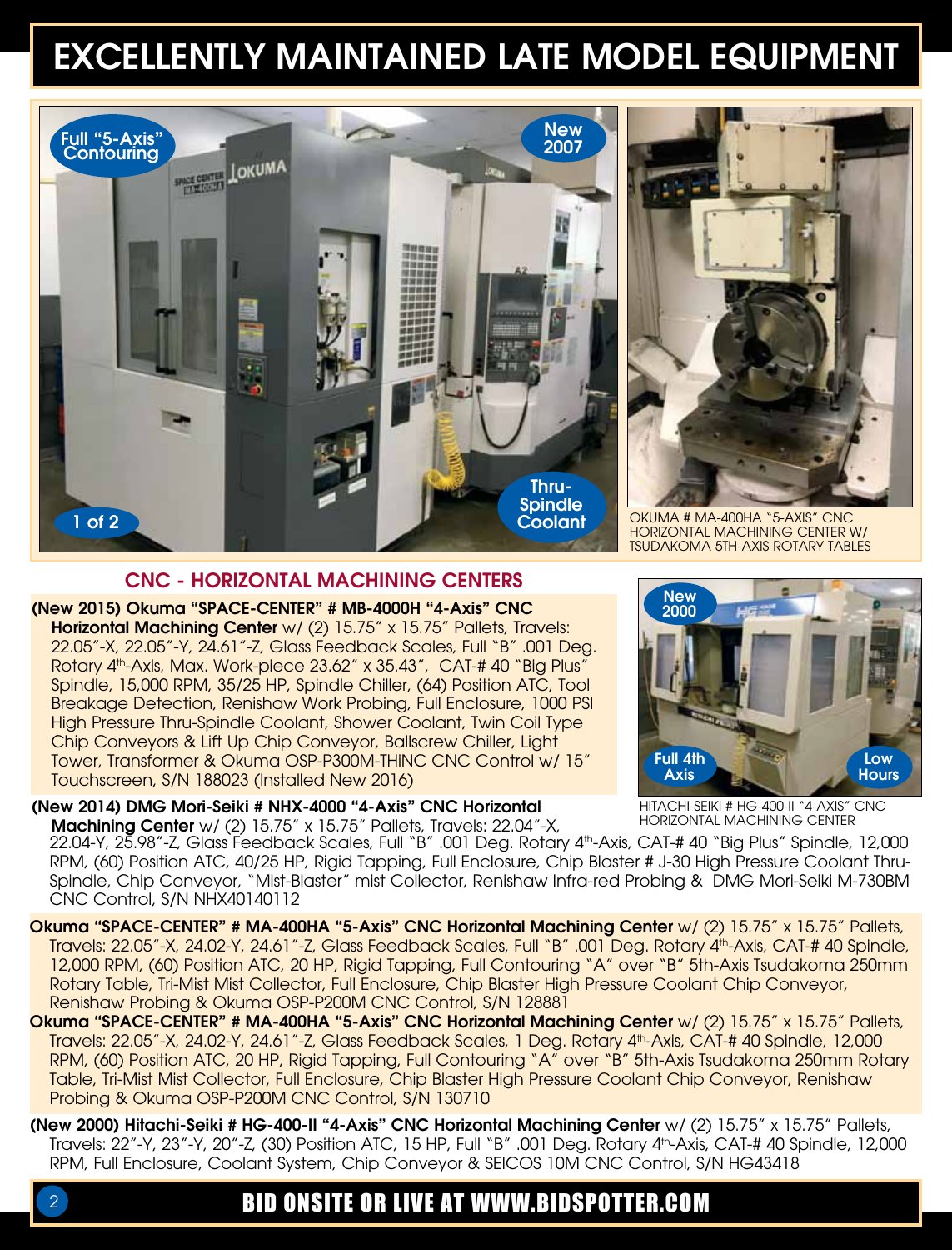## SALE DATE: WEDNESDAY, JULY 20, 10:30 AM (ET)



Citizen # L-20 CNC Swiss Type Screw Machine



MORI-SEIKI # NVX-5080/40 CNC VERTICAL MACHINING CENTER HITACHI-SEIKI # VM-40H CNC VERTICAL MACHINING CENTER

CNC - SWISS TYPE & MULTI-AXIS LATHES (New 2006) Citizen # L-20 CNC Swiss Type Screw Machine w/ 7-Axis, 20mm Capacity, Citizen # CAV-20-IS Hydraulic Bar Feed, Cool Blaster # 850 Mist Collector & CINCOM CNC Control, S/N 015541 (New 2002) Citizen # M-32 CNC Swiss Type Screw Machine w/ 9-Axis, 32mm, IEMCA # Boss 432-37 Hydraulic Bar Feed, Cool Blaster CB-510 Coolant

System, Mist-Buster "Quad" Mist Collector & CINCOM CNC Control, S/N M22032/0618 (New 2007) EUROTECH-Elite # 710-SLLY "Quattroflex" CNC "9-Axis" Turning Center w/ Twin Turret, Y-Axis, Sub-Spindle, Milling, Top Automation Magic Bar Feed, Coolant System, Chip Conveyor & GE FANUC

18i-TB CNC Control, S/N 9312



Citizen # M-32 CNC Swiss Type Screw Machine



### CNC - VERTICAL MACHINING CENTERS

(New 2011) Mori-Seiki # NVX-5080/40 CNC Vertical Machining Center w/ Travels: 31.49"-X, 20.86"-Y, 20.07"-Z, Table Size: 43.30"x 23.62", # CAT-40 Spindle, 12,000 RPM, 30 HP, (30) Position ATC, Full Enclosure, Coolant System, Chip Conveyor & Mori Seiki MSX-853-IV CNC Control, S/N NV502JL0062

(2) Hitachi-Seiki # VM-40H CNC Vertical Machining Centers w/ Travels: 22"-X, 22"-Y, 20"-Z, Table Size: 29.9"x 16.1", # CAT-40 Spindle, 7.5 HP, 6,000 RPM, (20) Position ATC, Full Enclosure, Coolant System & SEICOS CNC Control, S/N VM4217HL & VM4207HL

### INSPECTION: TUESDAY, JULY 19, 9:00 - 4:00 (ET)  $\overline{\phantom{a}3}$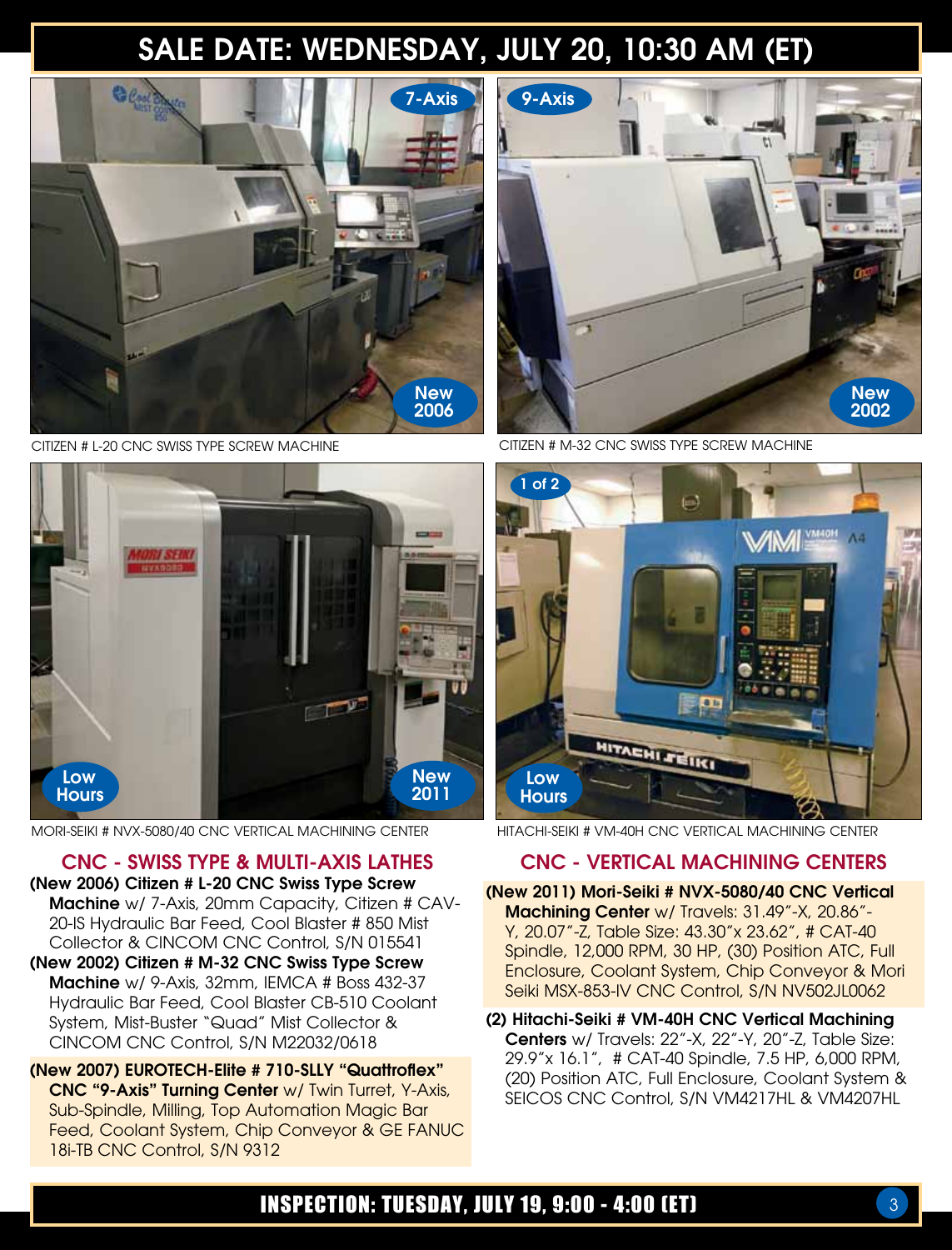## BID ONSITE OR LIVE AT WWW.BIDSPOTTER.COM



EUROTECH-Elite # 710-SLLY "Quattroflex" CNC "9-Axis" Turning Center



GROB VERTICAL BAND SAW



SUPERMAX VERTICAL MILLER



ST Industries # 9000 Optical Inspection **STATION** 

#### CNC - TURNING CENTER Hitachi-Seiki # HTS-23S-III CNC

Turning Center w/ 10" Kitagawa Hyd. 3-Jaw Chuck, 15" Swing, 8" Max. Turn Diameter, 15" Max. Turn Length, (10) Position Turret, 2.3" Spindle Hole, 20/25 HP, Toolsetter, Tailstock, Coolant System, Chip Conveyor & SEICOS-L-Multi CNC Control, S/N HTS-3229

#### FINISHING EQUIPMENT

TRINCO # 42X24 Dry Blast Cabinet w/ Dust Collector, S/N 30319



REGO-FIX" & "LYNDEX" # CAT-40 CNC TOOL HOLDERS VIEW OF CNC TOOLHOLDERS

**Brown & Sharpe Micro-Val Coordinate** Measuring Machine w/ Renishaw TP IS

**ST Industries** # 9000 Optical Inspection Station w/ Quad-Check 200 DRO Deltronic # Image-Master Optical

Comparator w/ DRO, S/N A2803316 Miscellaneous Inspection Tooling Including: Granite Surface Plates, Height Stands, Dial

Gages, Block Gages, Thread Gages, Etc.

System, S/N 133701

Probe, S/N 101591

INSPECTION EQUIPMENT ST Industries # 20-9700 Optical Inspection



MILLING MACHINES Supermax # YCM-1 1/2VS Vertical Milling Machine

w/ 9" X 42" Table, 2 HP, S/N 0315552

#### SAWS - BAND SAWS

Grob # 4V-18 Vertical **Band Saw w/ Blade** Welder-Grinder, S/N 3729

LARGE SELECTION OF: MACHINE TOOLS, INSPECTION & PLANT SUPPORT

Indicators, Test Stands, Pin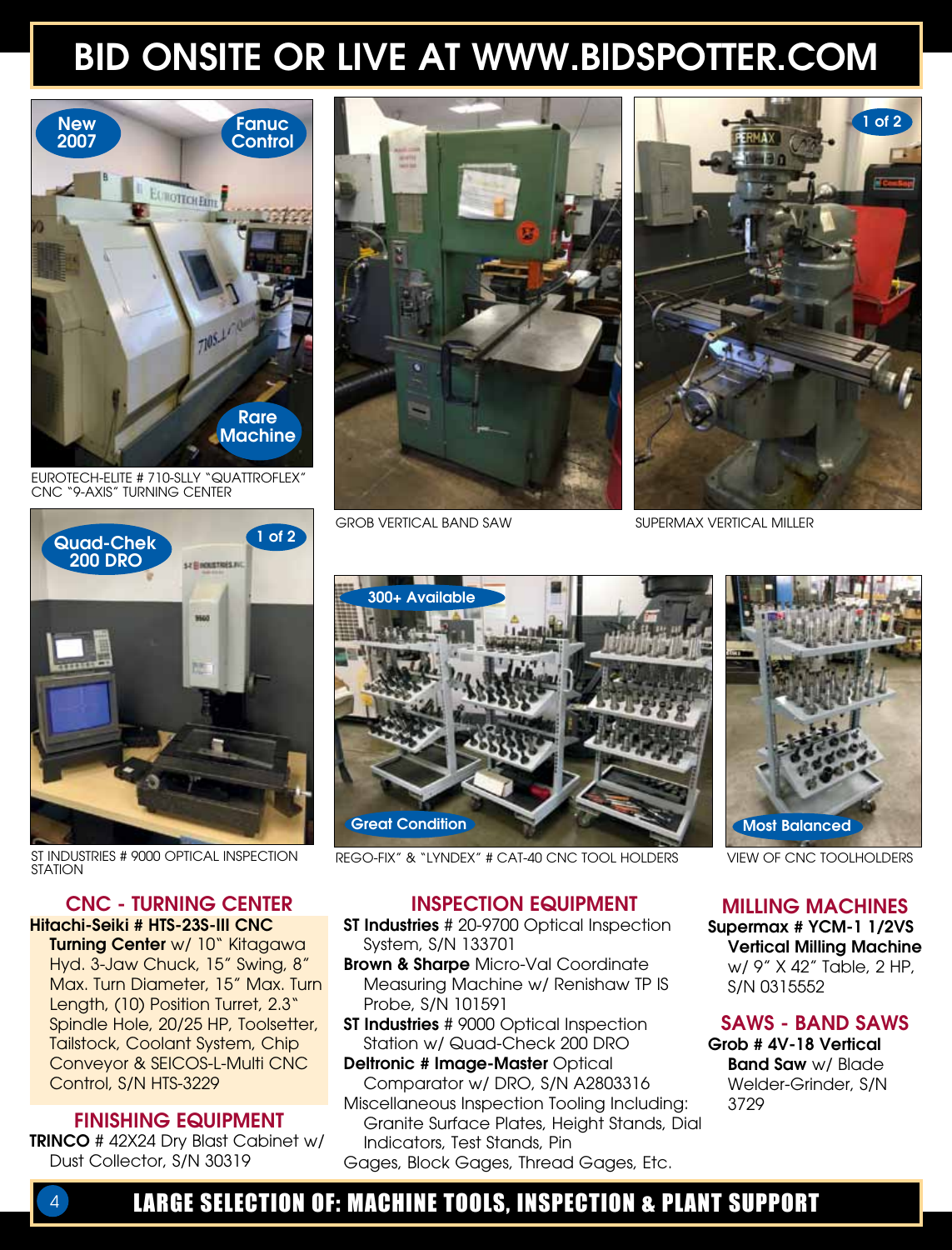## SALE DATE: WEDNESDAY, JULY 20, 10:30 AM (ET)



KURT "Cluster-Tower" Tombstones w/ Vises



**GRINDER** 



MHT-MITSUI # MSG-250MH SURFACE FLEX-ARM PNEUMATIC TAPPING UNIT



INGERSOLL-RAND ROTARY SCREW AIR COMPRESSOR



Mitsubishi # FGC-15K Forklift Truck w/ 3,000 lb. Cap.

Lift Height, Solid Tires, S/N AF81E00305



FORKLIFTS - MATERIAL HANDLING Mitsubishi # FGC-15K Forklift Truck w/ 3,000 lb. Cap., Double Mast, 130"



Hitachi-Seiki # HTS-23S-III CNC Turning **CENTER** 

1 of 8

LISTA H.D. Tool Cabinet



ZEKS AIR DRYERS **Brown & SHARPE "MICRO-VAL"** BROWN & SHARPE "MICRO-VAL" CMM

SURFACE GRINDERS MHT-Mitsui # MSG-250MH Surface Grinder w/ 6"x 18" Magnetic Chuck, S/N 88015160

#### AIR COMPRESSORS – DRYERS

Ingersoll- Rand # IRN-15-CC-150-L, 15 HP Rotary Screw Air Compressor, S/N NC0147U07173 Ingersoll Rand 10 HP #T-30-2545 Air Compressor, S/N 4026682 ZEKS # 75HSGA100 Air Dryer, S/N 275070-2-M107 ZEKS # 35HSEA100 Air Dryer, S/N 158522-2-M300

### **INSPECTION: TUESDAY, JULY 19, 9:00 - 4:00 (ET)** 5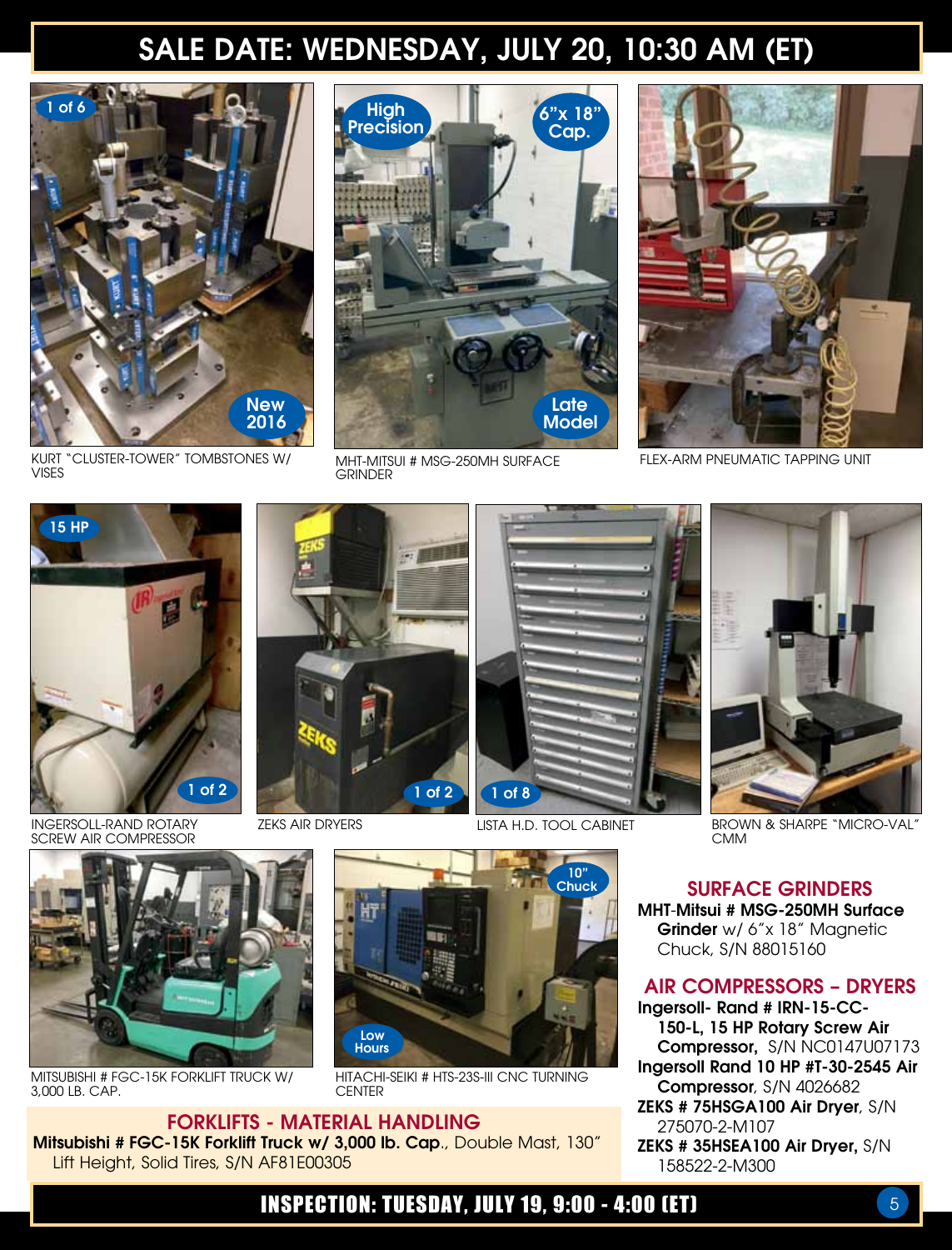## LARGE QUANTITY OF VISES, TOMBSTONES & CNC TOOLING





VIEW OF KURT & Mid-STATE TOMBSTONES



VIEW OF KURT & CHICK VISES VIEW OF KURT & MID-STATE TOMBSTONES EUROTECH-ELITE # 710-SLLY "QUATTROFLEX" CNC "9-Axis" Turning Center





VIEW OF INSPECTION & GRANITE PLATE VIEW OF WOOD-TOP WORK BENCH VIEW OF H.D. SHELVING

#### PLANT SUPPORT

(7) Lista Multi Drawer Tool Cabinet W/ Contents (300+) "Rego-Fix" & "Lyndex" # CAT-40 CNC Tool **Holders** 

(15) KURT "Double-Lock" Precision Vises

- (6) KURT "Cluster-Tower" Tombstones w/ Vises (As New as 2016)
- (8) Precision Aluminum 400mm Tombstones
- (5) H.D. CNC Toolholder Portable Carts
- (2) Cantilever Type Inventory Racks

(9) Assembly Work Benches w/ Magnifying Lights Citizen-Cincom # TP-1000 Toolsetter, S/N 10201 Kalamazoo 4" Belt Sander

**Baldor** 1/2 HP # 500 Double End Precision Pedestal **Grinder** 







Powermatic # 1150 Floor Type Drill Press, S/N 67-1479 Baldor 34 HP # 8107WHeavy Duty Double End Grinder w/ Dust Collector

Craftsman # 152219110, 12" Drill Press, S/N 0525W 6" Double End Grinder

Miscellaneous Plant Support Equipment Including: Heavy Duty Racking, U-Line Metro Type Portable Shelving Units, Dock Plate, Hand Trucks, Barrel Trucks, Ladders, Work Benches W/ Vises, Portable Carts, Fans, Vises, Etc.

Office Furniture & Equipment, Located Throughout Office Area, Including But Not Limited To: Private Offices, Receptionist Area, Desks, File Cabinets, Tables, Swivel Chairs, Desktop Computers, Printers, Copiers, Network Equipment, Etc.

### 6 BID ONSITE OR LIVE AT WWW.BIDSPOTTER.COM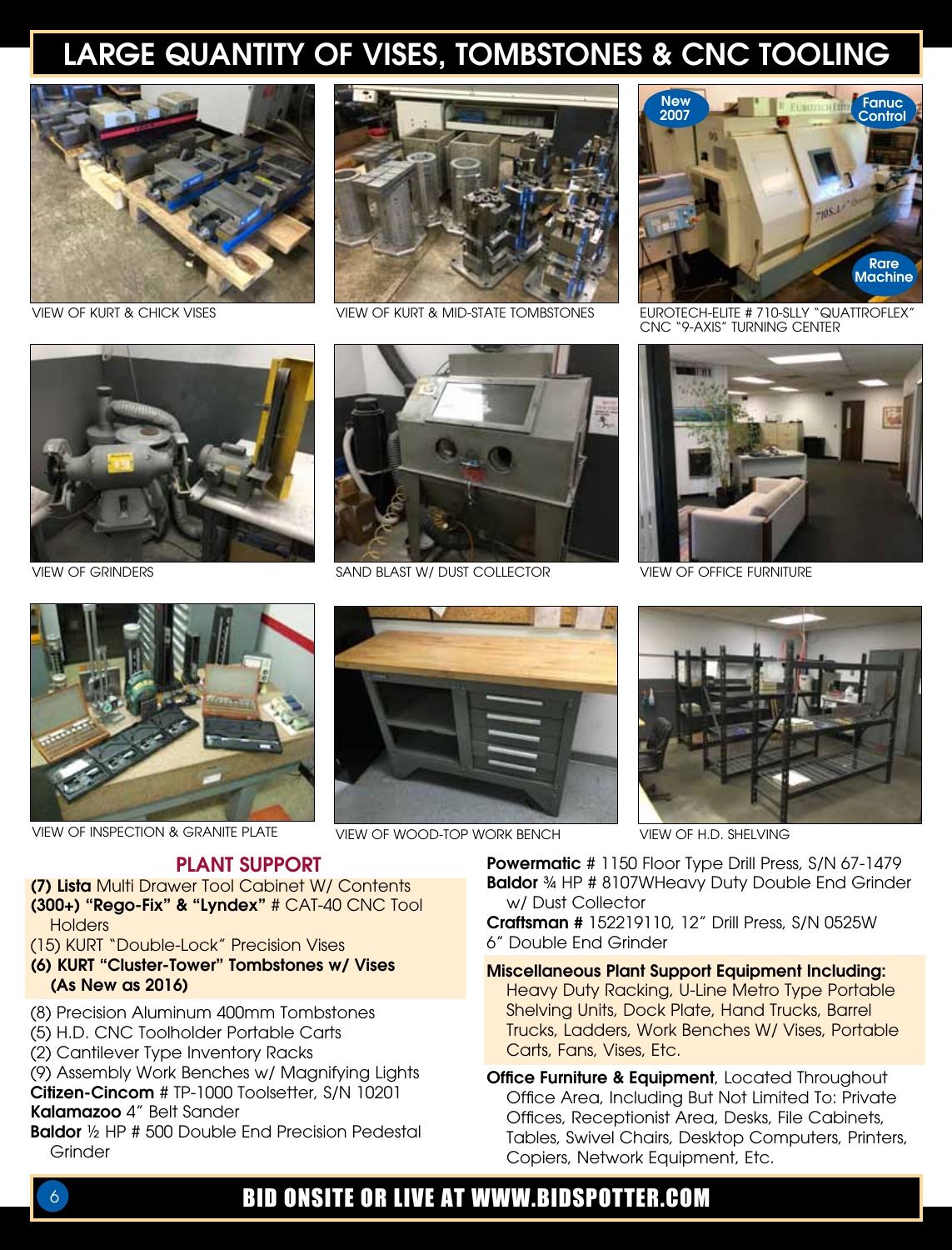## AUCTION INFORMATION

### LIVE ONSITE & WEBCAST AUCTION By Order of

## Mikco Manufacturing Technologies

14 Village Lane, Wallingford, Connecticut, USA

## SALE DATE: WEDNESDAY, JULY 20<sup>th</sup>, 10:30 AM (ET)

### INSPECTION: TUESDAY, JULY 19th, 9:00 - 4:00 (ET)

### Buyer's Premium: 15% Onsite & 18% Webcast

#### Payment Due In Full:

Thursday, July 21st, 2016

**Removal:** All items must be removed by Wednesday, August 3, 2016. NO EXCEPTIONS

**Onsite Registration:** Onsite registration is the morning of the sale. In order to obtain a bid paddle a \$100 refundable deposit is due at time of registration. Webcast Registration:

**Bidspotter.com** Live Webcast Bidding Available:



Payment Types: Certified Check or Wire Transfer **Disclaimer:** Auctioneer is not responsible for errors, omissions, additions or deletions. Items offered may not necessarily be sold as described and/or photographed. Buyers should verify all aspects of their potential purchases during inspection as all items offered will be sold "as is, where is" with all faults. Please check with the auctioneer's office for additions or deletions.

UPCOMING AUCTION PAK Mfg.,Inc. (Surgical Instrument Mfgs) VERY LATE MODEL: DOOSAN CNC AGIE WIRE & SINKER EDM OKUMA VMC's **Onsite - Webcast** TUESDAY, AUGUST 16th, 2016 IRVINGTON, NEW JERSEY



Under Management of: THOMAS INDUSTRIES 2414 Boston Post Road Guilford, CT 06437-2310 (203) 458-0709 • (203) 458-0727 Fax http://www.thomasauction.com

- As-Is Where-Is: All Items Are Sold "As-Is Where-Is" With No Warranty or Guarantee of Operating Condition. Auctioneer Strongly Recommends That Buyers Inspect Equipment Prior to Bidding.
- Removal Costs: Buyers are fully responsible for all cost to remove their purchases. Please get removal quotes prior to bidding and bid accordingly. All Riggers must be approved by Auctioneer and/or Consignors.
- Legally Binding Contract: All bids constitute a legally binding contract and bidders will be legally obligated to make payment and remove items in accordance with the terms and conditions of the sale.
- **Proxy Bids:** If you are unable to participate in this sale Proxy Bids are accepted. Proxy bids may be submitted online directly from the lot catalog or call (203) 458- 0709 for a proxy bid form.

#### TECHNICAL INFORMATION Tom DeCosmo (413) 478-0030

PAYMENT INFORMATION Irina Lekhmus (203) 458-0709 X108

ONSITE INFORMATION Jon Standish (203) 915-3430

### TURN YOUR SURPLUS MACHINERY TO \$\$\$

Call Now to Consign Items in Our Upcoming Consignment Auctions Contact: Tom DeCosmo Jr. Email: tdecosmo@thomasauction.com Phone: 413-530-0019

7

### AUCTION ITEM LOCATION INFORMATION at WWW.THOMASAUCTION.COM

THIS BROCHURE IS A PARTIAL LISTING. COMPLETE LOT CATALOG & PHOTOS AT www.ThomasAuction.com

LIVE ONSITE & WEBCAST AUCTION – JULY 20 AT 10:30 AM (ET)